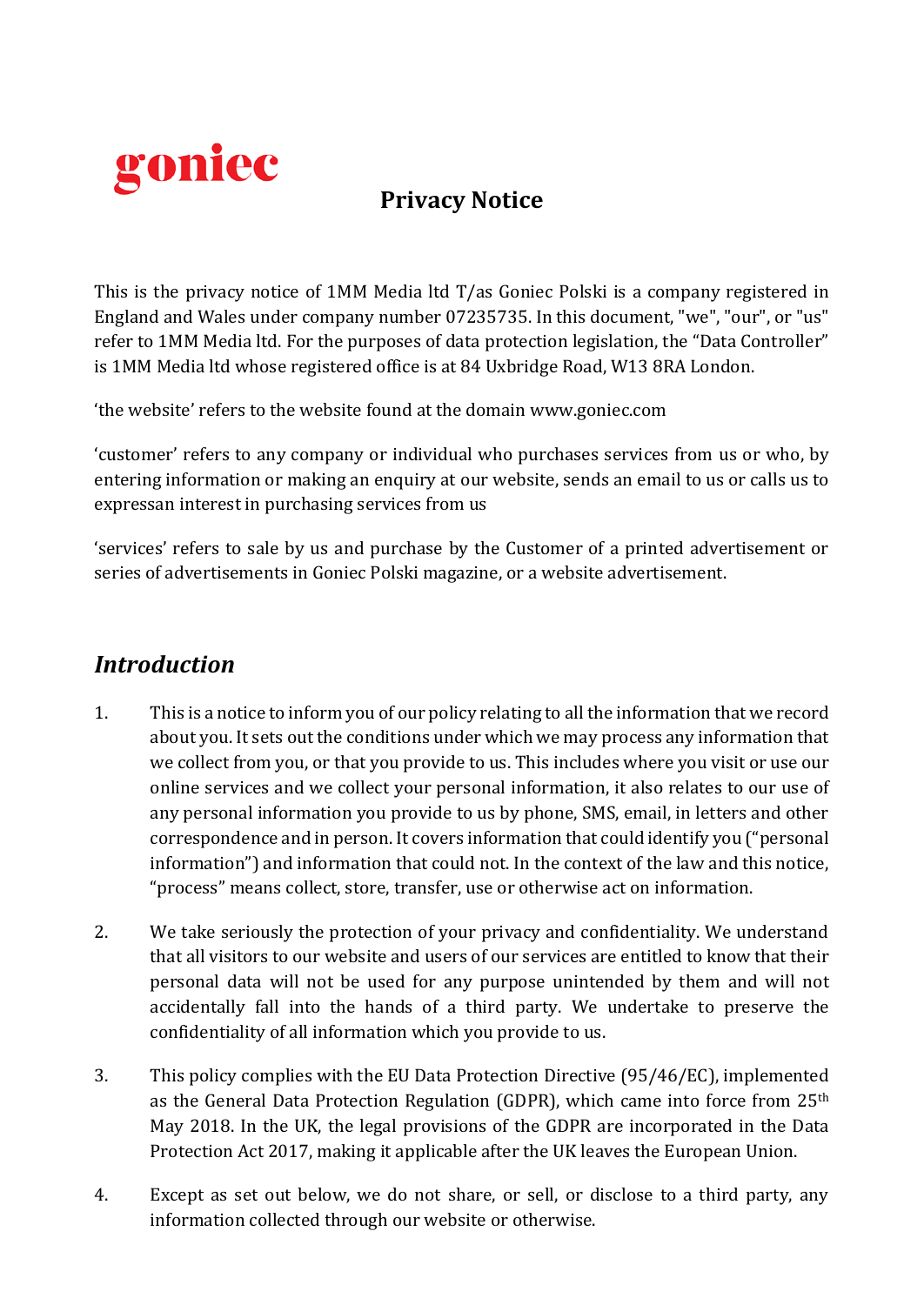# *The bases on which we process information about you*

The law requires us to determine under which of six defined bases we process different categories of your personal information, and to notify you of the basis for each category. These are notified under Sections 1 to 3 of this Notice.

If a basis on which we process your personal information is no longer relevant then we shall immediately stop processing your data.

If the basis changes, then if required by law we shall notify you of the change and of any new basis under which we have determined that we can continue to process your information.

# **1. Information we process because we have a contractual obligation with you**

When you create an account on our website Goniec.com or otherwise agree to our Terms and Conditions in order to use our services, a contract is formed between you and us.

In order to carry out our obligations under that contract, we must process the information you give us. Some of this information may be personal information.

We may use it in order to:

- 1.1. provide you with our services
- 1.2. provide you with advice about our products, advice on how to use our services and to obtain the most from using our website
- 1.3. maintaining a record of our communications with you if you get in contact with us.

We process this information on the basis that there is a contract between us, or that you have requested we use the information before we enter into a legal contract.

Additionally, we may aggregate this information in a general way and use it to provide class information, for example to monitor our performance in providing our services. If we use it for this purpose, you as an individual will not be personally identifiable.

If you continue to use our services once you have agreed our Terms & Conditions, we do not have to seek your consent to use data about you because our contractual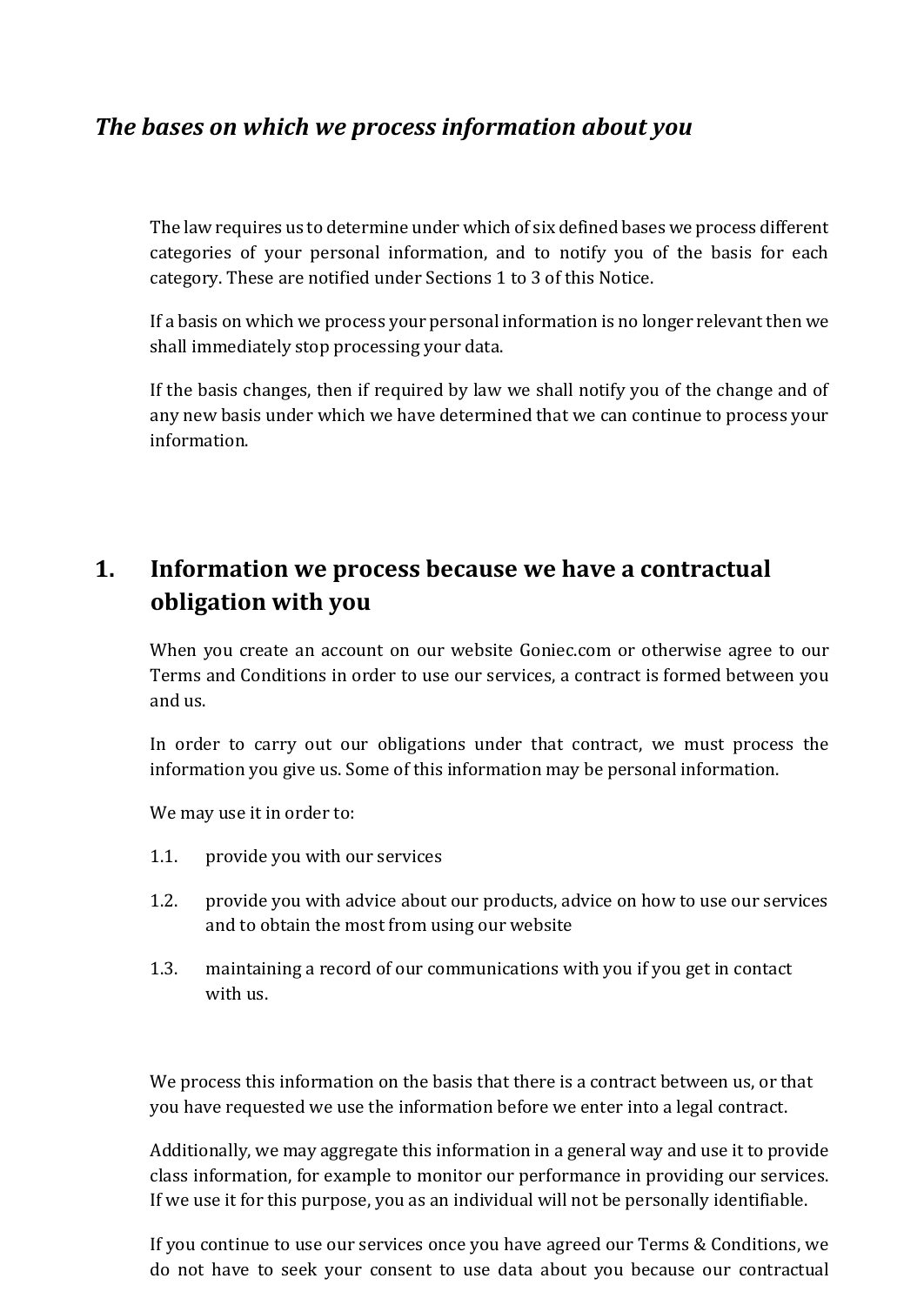relationship is the legal basis for doing so. We shall continue to process this information until the contract between us ends or is terminated by either party under the terms of the contract.

## **2. Information we process with your consent**

Through certain actions, when there is no contractual relationship between us (such as when you browse our website or ask us to provide you with more information about our business, including our products and services), you provide your consent to us to process information which may be personal information.

Wherever possible, we aim to obtain your explicit consent to process this information, for example, by asking you to agree to our use of cookies.

Sometimes you might give your consent implicitly, such as when you send us a message by e-mail to which you would reasonably expect us to reply.

Except where you have consented to our use of your information for a specific purpose, we do not use your information in any way that would identify you personally. We may aggregate it in a general way and use it to provide class information, for example to monitor performance in providing our services.

We continue to process your information on this basis until you withdraw your consent or it can be reasonably assumed that your consent no longer exists.

You may withdraw your consent at any time by instructing us at redakcja@goniec.com. However, if you do so, you may not be able to use our website or our services further.

### **3. Information we process because we have a legal obligation**

We may be required to give information to legal authorities if they so request or if they have the proper authorisation such as a search warrant or court order. This may include your personal information.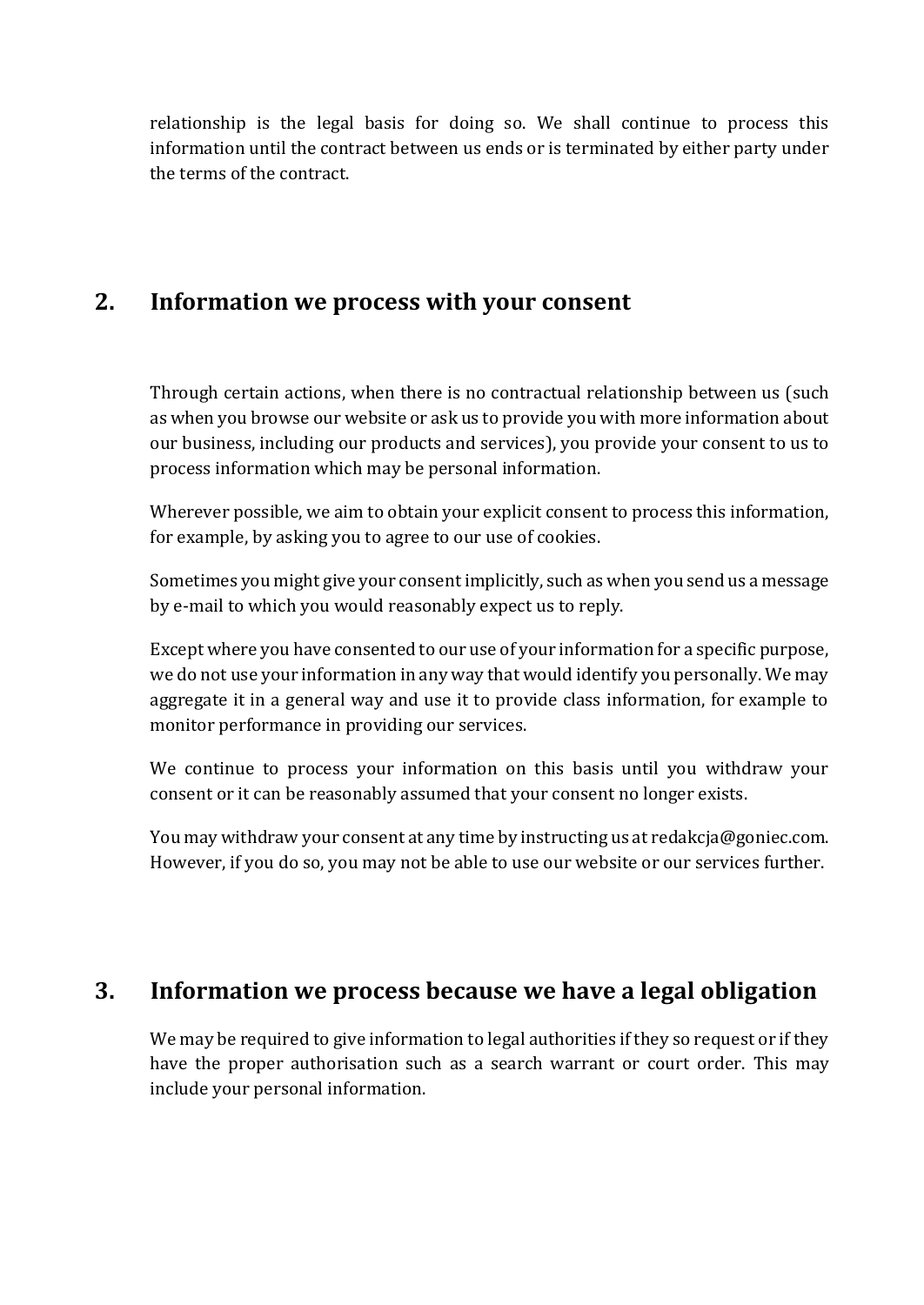### **4. How we use cookies**

Cookies are small text files that are placed on your computer's hard drive by your web browser when you visit any website. They allow information gathered on one web page to be stored until it is needed for use on another, allowing a website to provide you with a personalised experience and the website owner with statistics about how you use the website so that it can be improved.

Some cookies may last for a defined period of time, such as one day or until you close your browser. Others last indefinitely. Your web browser should allow you to delete any you choose. It also should allow you to prevent or limit their use.

Our website uses cookies. They are placed by software that operates on our servers, and by software operated by third parties whose services we use.

We ask for your consent to use cookies. If you choose not to use cookies or you prevent their use through your browser settings, you will not be able to use all the functionality of our website.

We use cookies in the following ways:

- 4.1. to track how you use our website
- 4.2. to record whether you have seen specific messages we display on our website
- 4.3. to keep you signed in our site
- 4.4. to improve the quality and relevance of the messages we send you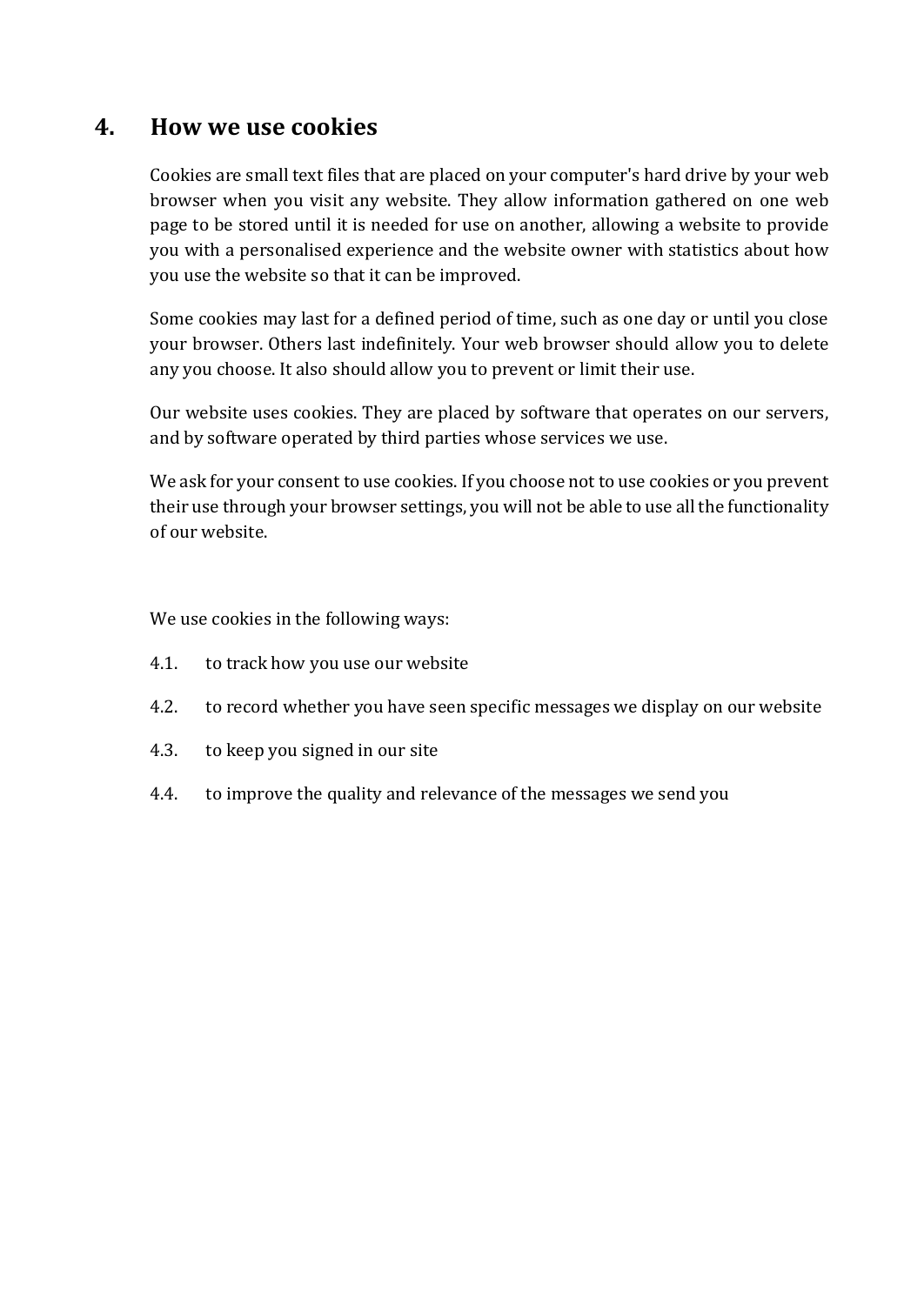The following describes the cookies we use on this site and what we use them for:

| Provider                | Name                             | Purpose                                                                                                                                                                                                                                                                                                                                                                             | More Info                       | Expires                                                                                                                                                                       |
|-------------------------|----------------------------------|-------------------------------------------------------------------------------------------------------------------------------------------------------------------------------------------------------------------------------------------------------------------------------------------------------------------------------------------------------------------------------------|---------------------------------|-------------------------------------------------------------------------------------------------------------------------------------------------------------------------------|
| <b>Google Analytics</b> | _utma<br>_utmb<br>_utmc<br>_utmz | These cookies are<br>used to collect<br>information about<br>how visitors use our<br>site. We use the<br>information to<br>compile reports and<br>to help us improve<br>the site. The cookies<br>collect information in<br>an anonymous form,<br>including the number<br>of visitors to the site,<br>where visitors have<br>come to the site from<br>and the pages they<br>visited. | <b>Google Privacy</b><br>policy |                                                                                                                                                                               |
| our                     | sessionid<br>csrftoken           | Hashed session id<br>CSRF token to                                                                                                                                                                                                                                                                                                                                                  | <b>CSRF Doc</b>                 | On exit<br>On exit                                                                                                                                                            |
|                         | <b>OAID</b>                      | Advertising                                                                                                                                                                                                                                                                                                                                                                         |                                 | 1 year                                                                                                                                                                        |
| Google Maps             | <b>PREF</b><br><b>NID</b>        | Various unique<br>identifiers, except<br>for PREF which<br>stores user's<br>options such as<br>preferred zoom<br>level.                                                                                                                                                                                                                                                             | <b>Google Privacy</b><br>policy | Most of the cookies<br>expire10 years after<br>your last visit to a page<br>containing a Google<br>Map (exceptions: PREF<br>- about<br>22 months, NID<br>- about 5<br>months) |
| <b>ISSUU</b>            | iutk                             | PDF reader<br>emdedded in<br>goniec.om                                                                                                                                                                                                                                                                                                                                              | <b>Issuu</b>                    |                                                                                                                                                                               |
| Google                  | <b>OTZ</b>                       | Unverified actions<br>but source is:<br>apis.google.com                                                                                                                                                                                                                                                                                                                             |                                 | About 3<br>months                                                                                                                                                             |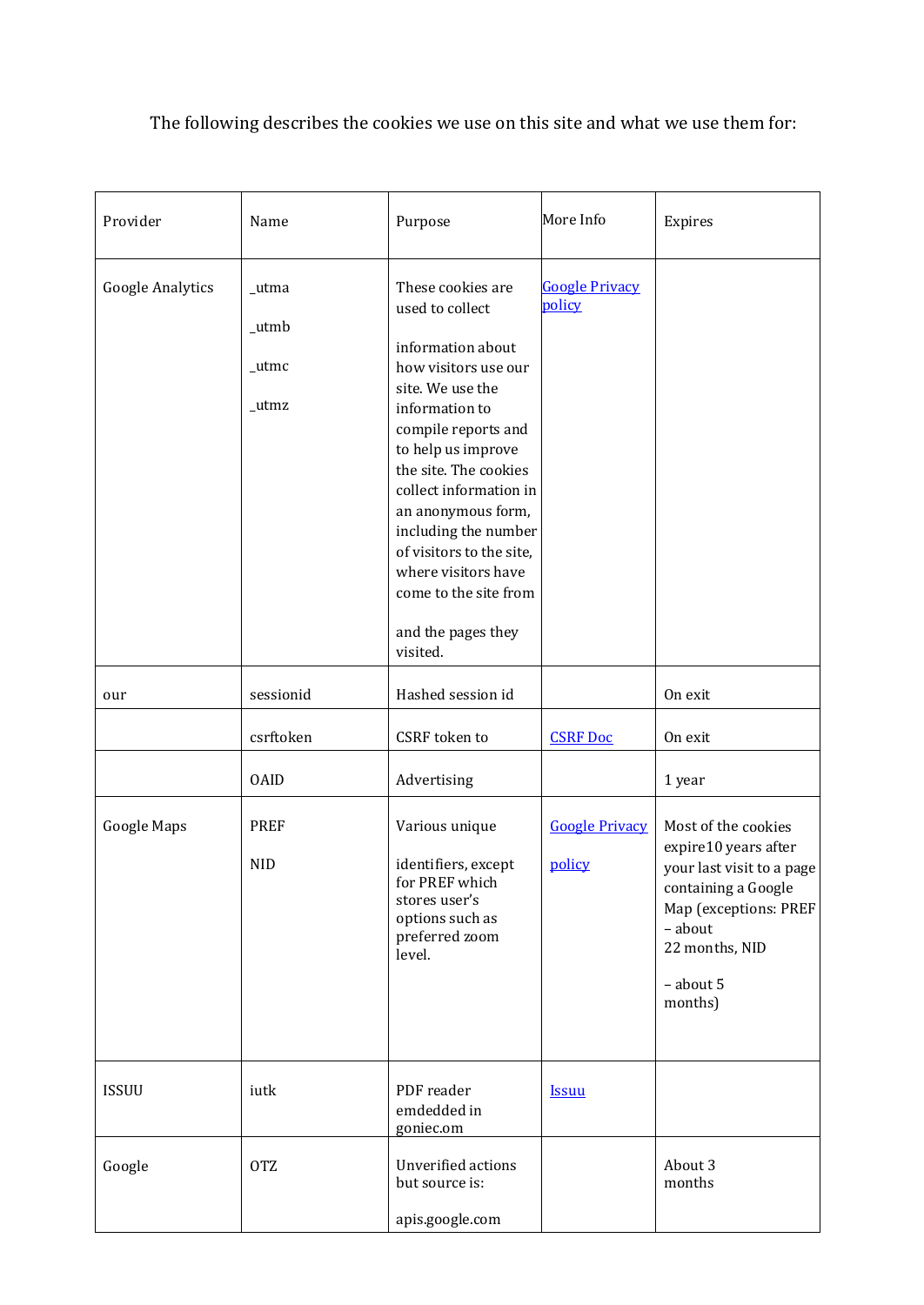# **5. Your rights under data protection law**

The law requires us to tell you about your rights and our obligations to you in regards to the processing and control of your personal data. We briefly set out these rights here, but we would ask that you also read the information provided at [www.knowyourprivacyrights.org.](http://www.knowyourprivacyrights.org/)

You have the right to request the erasure of your personal data unless we have reasonable grounds to refuse the request. You have the right to request the correction of data inaccuracies; to make an access request for the personal information we hold about you; to be provided with a copy of it electronically in a commonly used format; and/or to request its transfer to another data controller.

You have the right to object to how your personal data is used, as described elsewhere in this Notice. You also have the right to restrict the processing of your information, which you may wish to do (instead of your data being erased) if, for example, it is no longer necessary for us to use it, or if you tell us that the data is incorrect. You have the right not to be subject to a decision based solely on automated processing, including profiling, which significantly affects you, unless we carry out such decision-making and profiling for legitimate and lawful reasons. You also have the right to complain to the Information Commissioner's Office (the 'supervisory authority' in the UK for data protection law) about how your personal information is used.

### *Access to and removal of your own information*

### **6. Access to your personal information**

- 6.1. At any time you may review or update personally identifiable information that we hold about you, by signing in to your account on our website.
- 6.2. To obtain a copy of any information that is not provided on our website, you may send us an access request at redakcja@goniec.com
- 6.3. After receiving the request, we will tell you when we expect to provide you with the information, which will normally be within one month from your request (or up to two month in the case of a complex request). We will also tell you whether we require any fee for providing it to you.

# **7. Removal of your information**

If you wish us to remove personally identifiable information from our website, you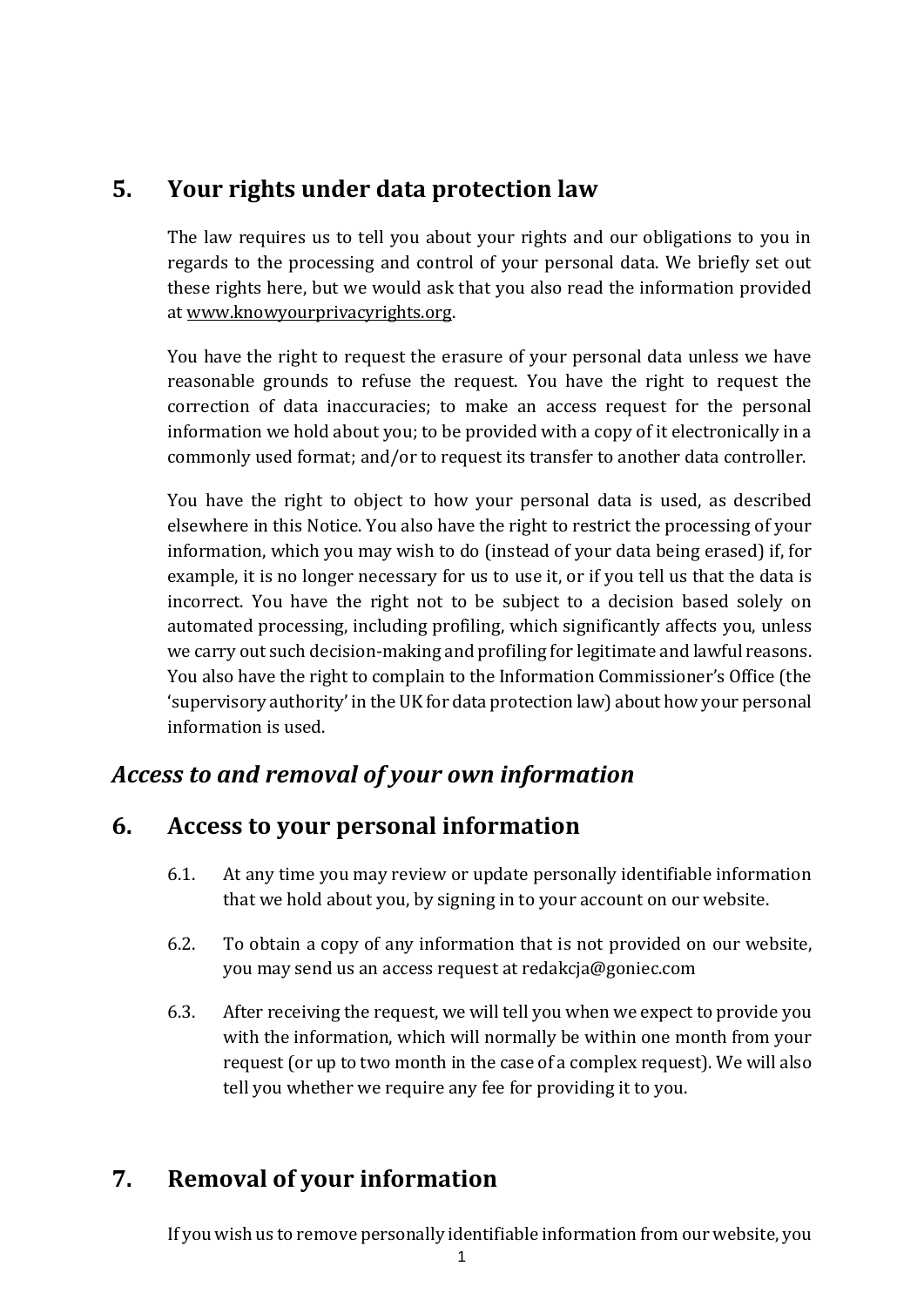may contact us at redakcja@goniec.com. This may limit the service we can provide to you.

We may refuse such a request if we have reason to believe it conflicts with our legal obligations or is otherwise made to frustrate law enforcement.

# **8. Verification of your information**

When we receive any request to access, edit or delete personal identifiable information, we shall first take reasonable steps to verify your identity before granting you access or otherwise taking any action. This is important to safeguard your information.

### **9. Sending a message to us**

When you contact us, whether by telephone, through our website or by e-mail, we collect the data you have given to us in order to reply with the information you need. We record your request and our reply in order to increase the efficiency of our business.

We do not keep any personally identifiable information associated with your message, such as your name or email address, unless we already have a contractual relationship with you as our customer.

# **10. Complaints**

When we receive a complaint, we record all the information you have given to us. We use that information to resolve your complaint.

We may also compile statistics showing information obtained from this source to assess the level of service we provide, but not in a way that could identify you or any other person.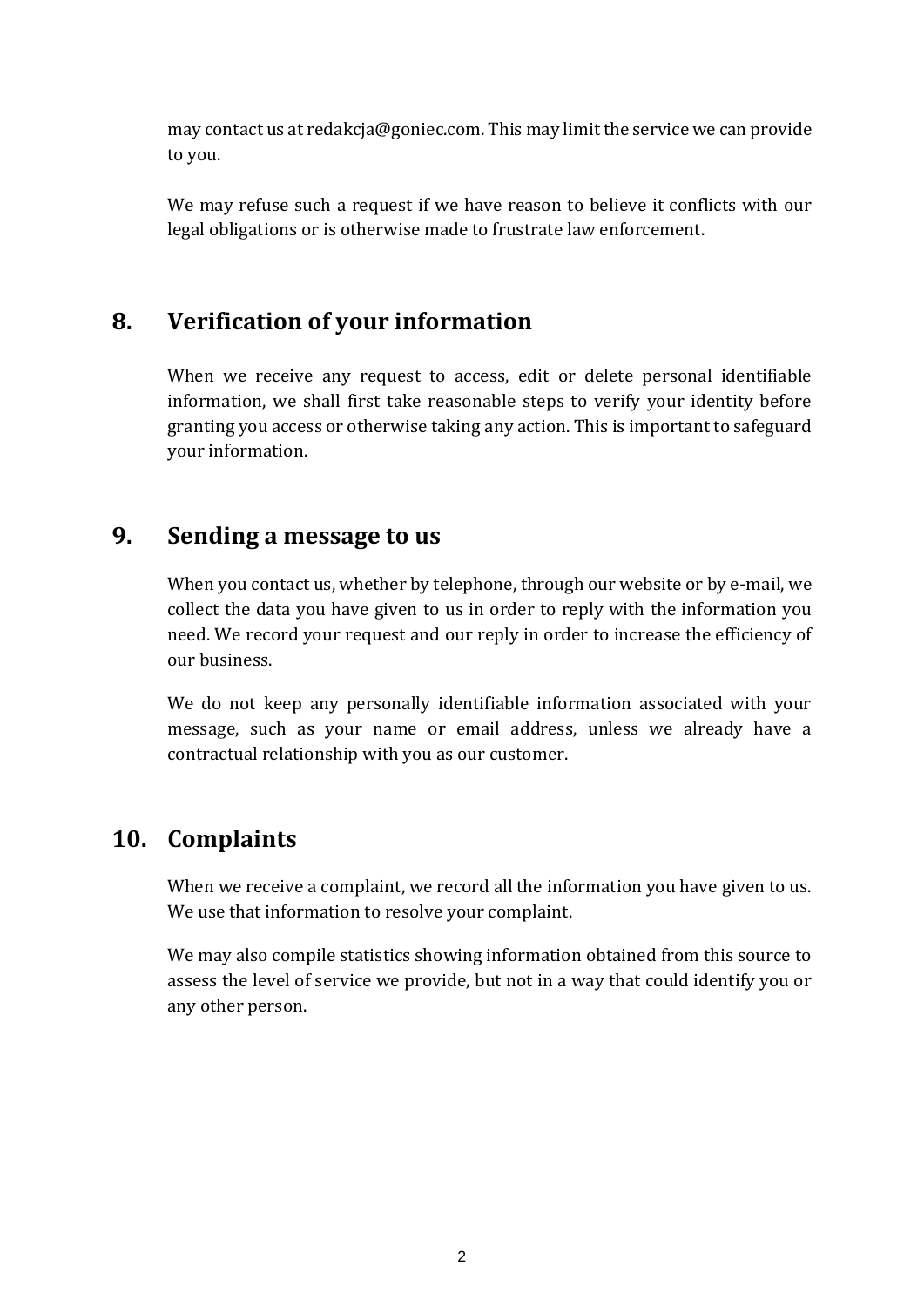# *Use of information we collect through automated systems when you visit our website*

## **11. Personal identifiers from your browsing activity**

Requests by your web browser to our servers for web pages and other content on our website are recorded.

We record information such as your geographical location, your Internet service provider and your IP address, length of visit and number of pages viewed. We also record information about the software you are using to browse our website, such as the type of computer or device and the screen resolution.

We use this information in aggregate to assess the popularity of the webpages on our website, how we perform in providing content to you, and to improve our website's usability.

If combined with other information we know about you from previous visits, the data possibly could be used to identify you personally, even if you are not signed in to our website.

# **12. Automated decision making and profiling**

 You have the right not to be subject to an automated decision, without human intervention, based solely on the automated processing of your personal data, including profiling, which produces legal effects concerning you or similarly significantly affects you. Although such decisions are permitted by data protection legislation if they are authorised by EU or national law which applies to us and if they are necessary for entry into or performance of a contract, our decisions about you, including profiling decisions, are not taken without human involvement. They are always taken in compliance with legal requirements.

# **13. Disclosure of your information**

We will not provide your personal information to any third parties (except to One Money Mail Ltd of which company we are a wholly owned subsidiary) for the purposes of direct marketing without your explicit permission. We may send you by email or text message information which we may think will be of interest to you. We will only do this if you have explicitly consented.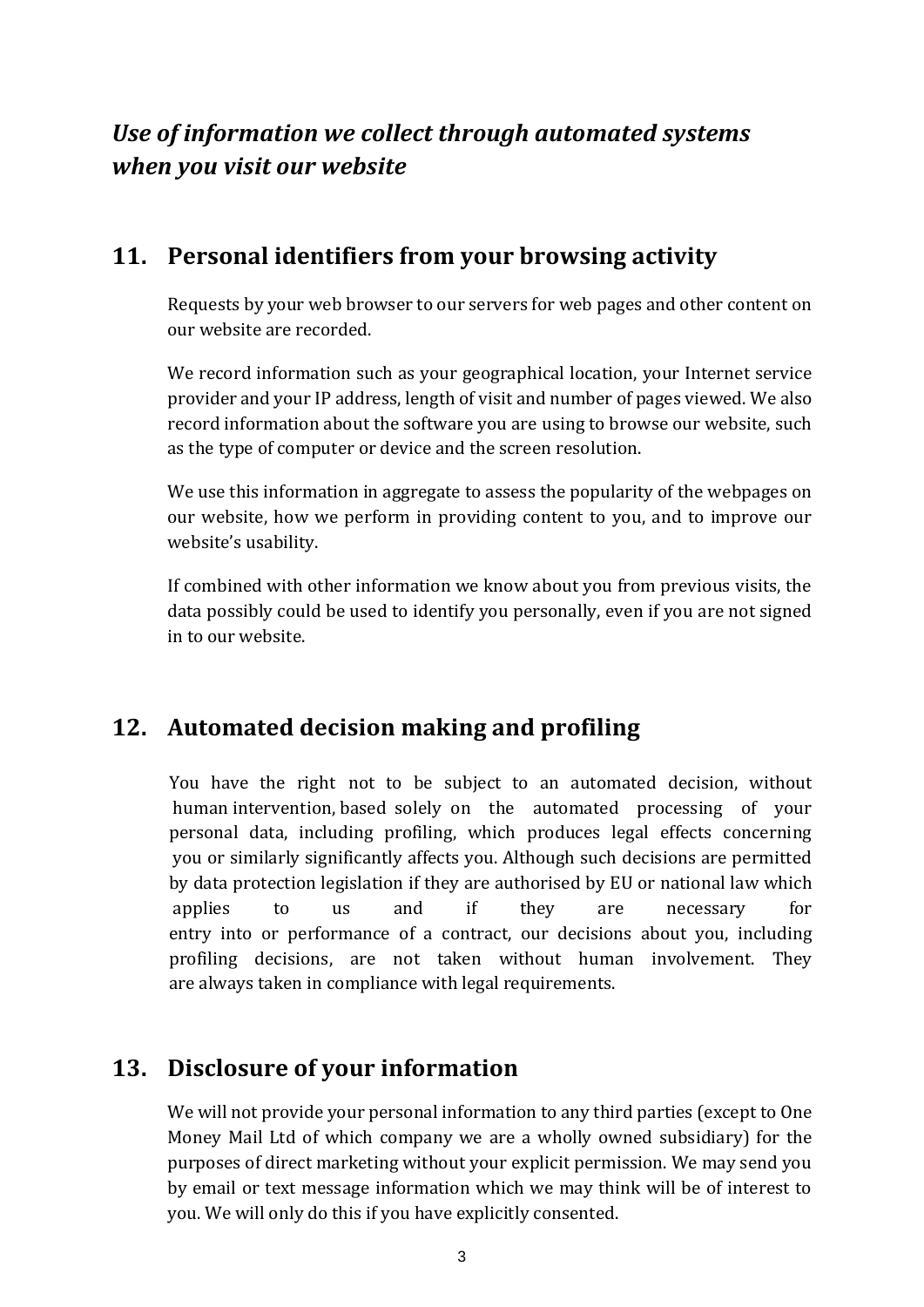We do not have third party advertisers on our own websites, who use technology that automatically collects data about you when advertisements are displayed (and over which we have no control). We accept no liability for the privacy policy of any other website to which ours may be linked, or the information practices of third parties.

In addition to the disclosure reasonably necessary for the purposes explained in this Notice, we may disclose information about you:

- 13.1. to the extent that we are required to do so by law;
- 13.2. in connection with any current or prospective legal proceedings;
- 13.3. in order to establish, exercise or defend our legal rights or obligations
- 13.4. to give effect to, administer or enforce a service requested by you.

#### **14. Data processing**

Your data is held on secure servers operated by 1MM Media Ltd in the UK, and is stored using robust security measures.

We will keep your data safe and secure. To prevent unauthorised access, maintain accuracy and ensure the correct usage of information, we monitor and adjust our physical and electronic procedures to safeguard and secure your personal data while in our care

We may also use outsourced services in countries outside the European Union from time to time in other aspects of our business.

Accordingly data obtained within the UK or any other country could be processed outside the European Union.

For example, some of the software our website uses may have been developed in the United States of America. For this reason we ensure that our contracts with data processors include transfer clauses in line with the data protection requirements of the GDPR.

### *Other matters*

### **15. Use of site by children**

We do not provide our services to children, nor do we market to children.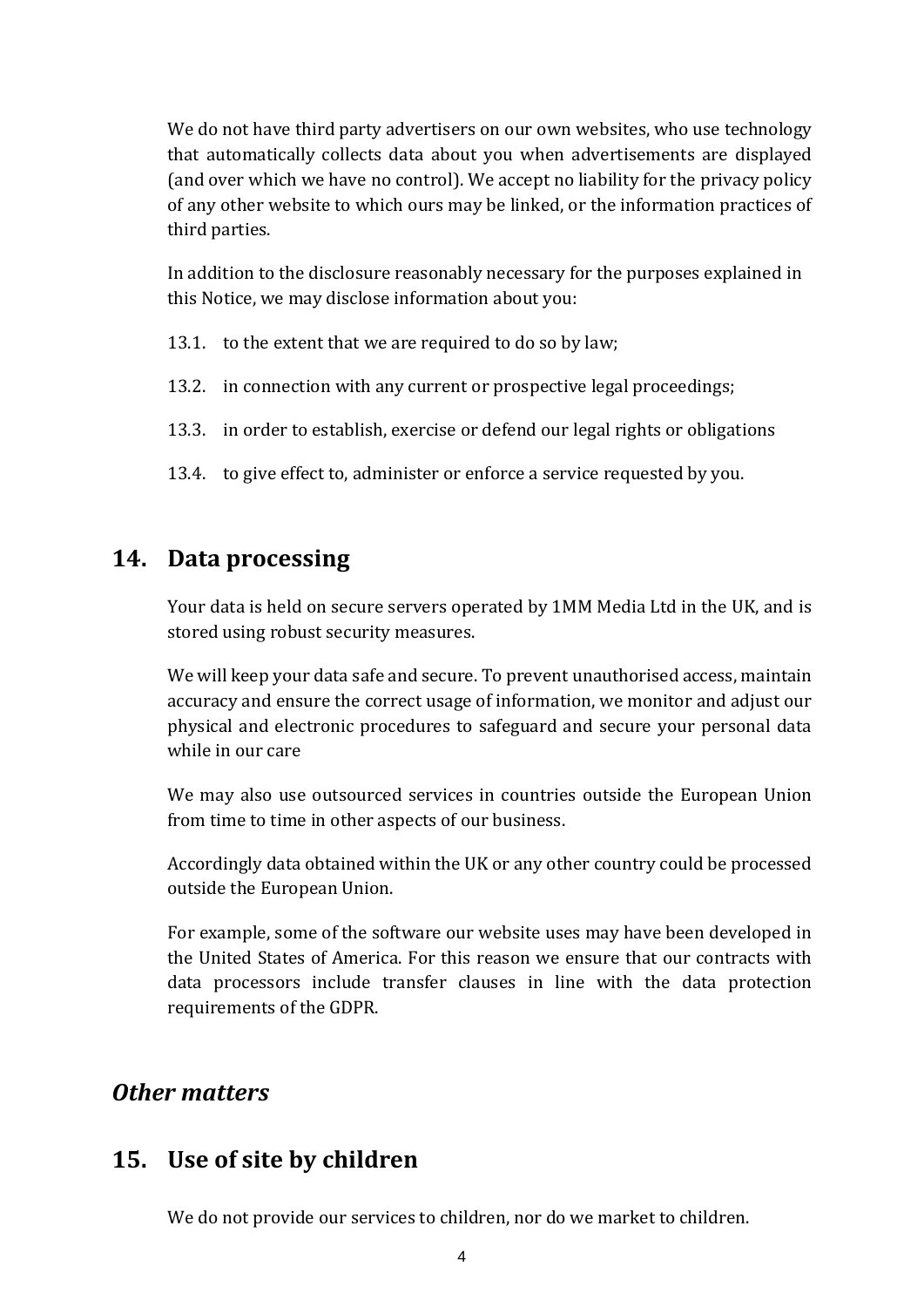### **16. Encryption of data sent between us**

We use Secure Sockets Layer (SSL) certificates to verify our identity to your browser and to encrypt all the information which you provide to us.

Whenever information is transferred between us, you can check that it is done using SSL by looking for a closed padlock symbol or other trust mark in your browser's URL bar or toolbar.

We take all reasonable precautions to prevent the misuse, loss, destruction or alteration of your personal information, or the unlawful processing of it. You should ensure that you keep secret the security information which we provide to you, and take all reasonable precautions to prevent its unauthorised or fraudulent use.

### **17. How you can complain**

- 17.1. If you are not happy with our privacy policy or if you have any complaint then you should tell us by email. Our address is redakcja@goniec.com
- 17.2 If you are in any way dissatisfied about how we process your personal information, you have a right to lodge a complaint with the Information Commissioner's Office. This can be done at<https://ico.org.uk/concerns/>

### **18. Links to other websites**

Our website provides links to resources that we believe may be useful. These links will lead you to websites operated by third parties that operate under different privacy policies.

Should you choose one of these links you will be leaving our website for a site over which we have no control.

# **19. Retention period for personal data**

We keep your personal information only for as long as required by us:

- 19.1. to provide you with the services and products you have requested;
- 19.2. to fulfil our obligations under any contract you have with us;
- 19.3. to comply with applicable law.